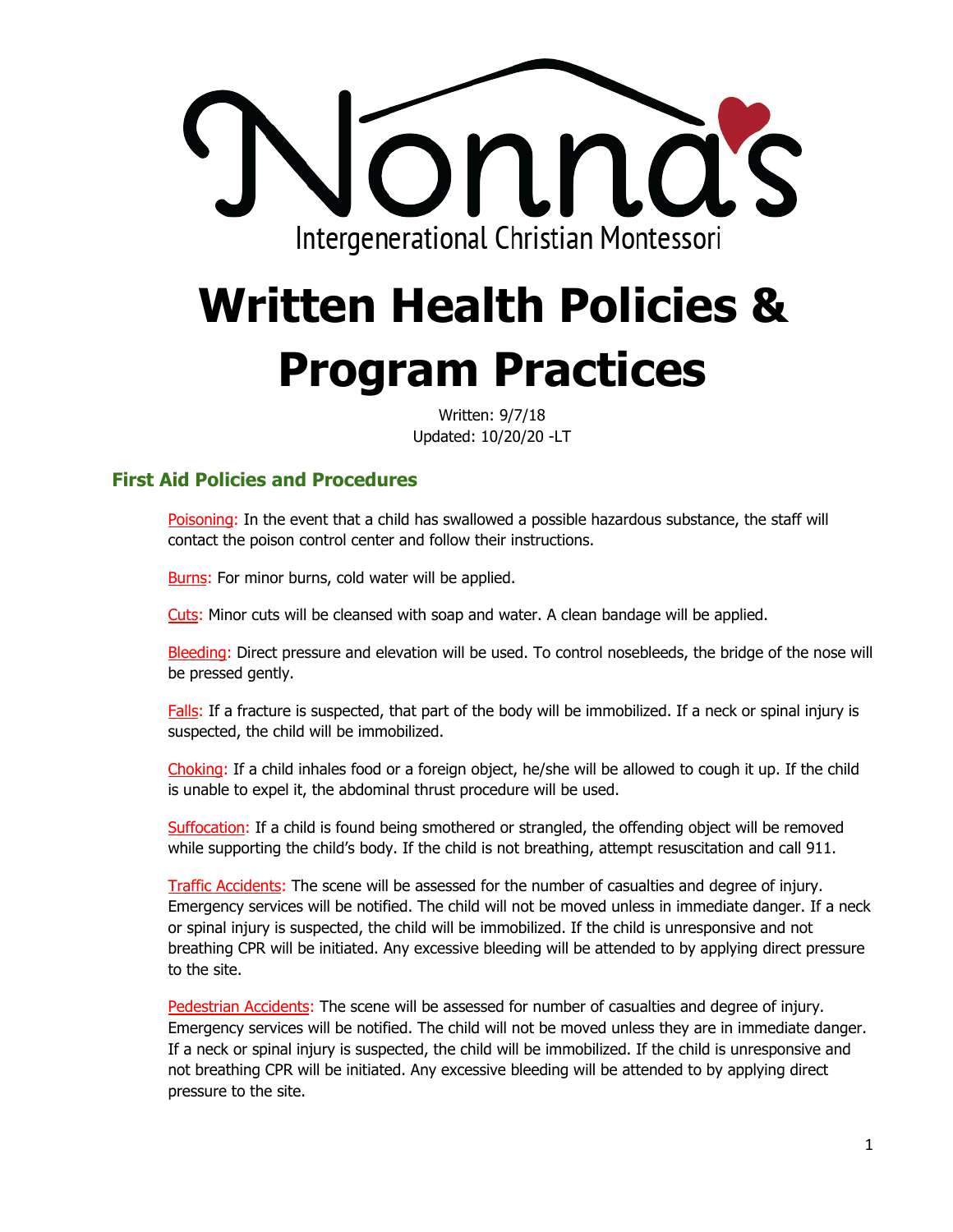**Safety rules** are in place to avoid the following:

- 1. Injuries—removing obstacles to prevent injury
- 2. Burns-cover outlets, water temperature below 120°F
- 3. Poisoning—cleaning products kept in upper, closed, locked cabinets; perishable foods kept in a refrigerator, sanitation guidelines of washing tables and hands before snack and lunchtime, non-toxic, safe, not poisonous plants in the environment.
- 4. Choking—teaching proper use of small objects, teaching not to put non-food items in mouth, supervising snack, not serving snacks of nuts or small candy, not allowing playing and chewing at the same time
- 5. Suffocation—no plastic bags out and available, no bean bags in area
- 6. Traffic accidents—NONNA'S does not take children outside of designated areas for walking field trips
- 7. Pedestrian accidents—Parents are encouraged to hold children's hands and cross parking lots carefully and slowly.

#### **Record Keeping**

Records of illnesses, accident and injuries, along with any first aid treatment, non-prescription/ prescription medication or treatment given to a child, are kept and filed accordingly.

Parents are notified immediately if a child has an accident including a head injury or becomes unwell. If an injury is classed as "non-serious" e.g fell over in garden and scratched knees, the parents will be notified when they collect their children at the end of the session and will be given an Incident form describing the accident and the action/first aid given. A member of staff along with a witness of the accident will sign the Incident form. Parents will also be asked to sign the incident form and it will be uploaded to their child's HiMama profile located under reports.

Any injury to a child at school that requires a physician's treatment, and/or the use of any emergency medical service will be reported to the Minnesota Dept. of Human Services Division of Licensing within 24 hours (651) 4316500.

Although we do our very best to ensure each child's safety, accidents do occur. In all cases, an **"Incident Report"** should be completed to document exactly what happened. When an accident or injury does occur, please remain calm and follow the following procedures:

#### **Minor Injuries**

- a. Listen to and reassure the child.
- b. Determine the injury needs. Wash the injured area with water only.
- c. Go to the office and complete an **Incident Report**. Instructions for completion of the report are in the binder.
- d. Make sure you give one copy of the **Incident Report** to the parents when they pick up their child or upload to HiMama.
- e. Ice packs and Band-Aids are available in the health office in the First Aid Kit.
- **f.** NONNA'S does not administer **oral** medicine (ibuprofen, Tylenol, etc.) or **topical** medicine (bacitracin, first-aid cream, etc.) without the express written consent of the parents.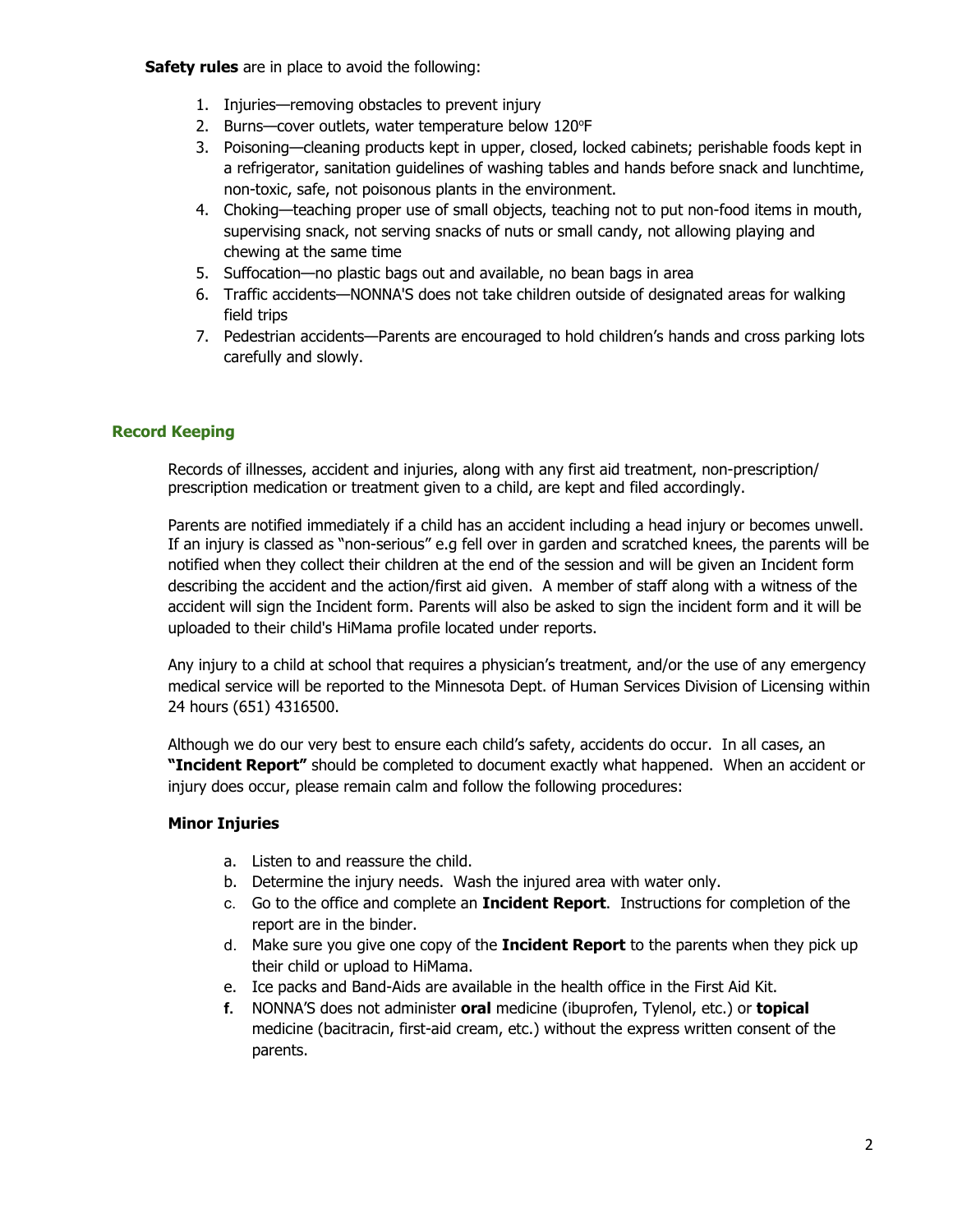- 1. Assess the situation.
- 2. **Call 911 for Emergencies** or have someone capable call for you**.**
- 3. **Breathing** has top priority. **Clear airway.** Administer CPR if appropriate. Stopping any **bleeding** has second priority. Treat for **shock** after breathing and bleeding has been stabilized. Do not move the child if there is a possible injury to the back or neck.
- 4. **Get help**. **Notify Director on site** or designated sub.
- 5. **Remain calm.**
- 6. **Continually reassure** the child.
- 7. Refer to the **Emergency Contact Book** in the office. Designate **someone to meet the paramedics,** if needed.
- **8. Contact the parents.**
- **9.** Care for the **other children.**
- **10.** A Nonna's staff person is to accompany a child to the hospital if the parents are not available.
- **11.** NONNA'S does not administer **oral** medicine (ibuprofen, Tylenol, etc.) or **topical** medicine (bacitracin, first-aid cream, etc.) without the express written consent of the parents.
- **12.** Fill out an **Incident Report** with the Director.

#### **Pediatric First Aid and CPR**

Nonna's Staff maintain current certification in Pediatric First Aid and CPR within the first 90 days of the start of work unless the training has been completed within the previous two years. Pediatric first aid training & CPR must now be repeated every two years, documented in the person's personnel record and indicated on the center's staffing chart, and provided by an individual approved as a first aid instructor.. At least one certified staff will be with each group of children at any given time. There is at least one individual trained in first aid present in the facility during all hours of operation as well as on field trips and when transporting children.

#### **First Aid Kits**

NONNA'S maintains First Aid Kits according to MN DHS rules. TA primary First Aid Kit is available in the office and contains sterile bandages and band-aids, sterile compresses, scissors, cold packs, thermometers and appropriate accessories, and adhesive tape. A similar kit is used on field trips. In addition, small kits that contain sterile band-aids, sterile compresses, thermometers/covers and disposable gloves are available in each classroom, and one is accessible for outside recess.

#### **Emergency Phone Numbers/Poison Control**

Emergency Contact Numbers including the **Poison Control Center** are located by each phone. Nonna's is very conscious of maintaining a safe environment for children. However, in the event of accidental ingestion of a questionable substance, the Poison Control Center will be called and advice followed. Parents will be notified immediately, and an **incident report** will be filled out with the Director.

**EMERGENCY & PREPAREDNESS INFORMATION** is located in the Red Binder and include the following:

- Fire Evacuation and Drill Procedures,
- Tornado Safety & Drill Procedures,
- Missing Children Protocol,
- Pick-up/drop-off Policies,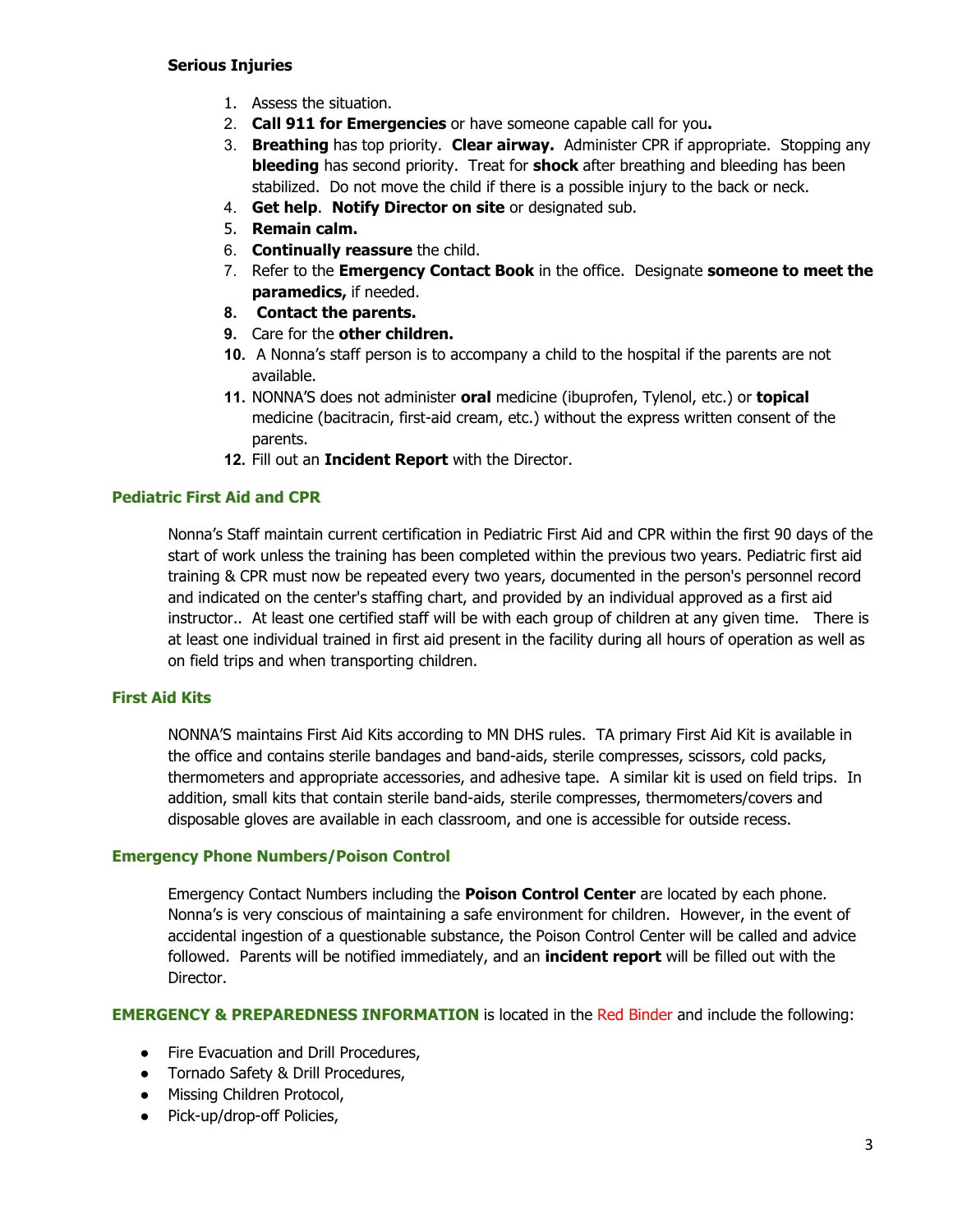- Safety Rules
- Behavior Guidance,
- Emotional Health Assessment Protocols,
- Reporting Requirements,
- Volunteer Policies and Practices,
- Center Security,
- And Internal Review Policies.
- DHS Emergency Plan

# **Procedures for the Daily Inspection of Potential Hazards**

Teachers will be aware of potential hazards in the following areas and take appropriate action if hazards are found.

- Classroom
- Bathrooms
- Doorways
- Montessori shelves and materials
- Small and Large Group Activity
- Outdoor Play/Playground

Teachers will set up the environment with a focus on safety. Teachers will remove safety hazards or notify the appropriate authority for correction.

# **Infectious Disease Issues and Lice Procedures and Policies**

In an effort to reduce the spread of germs in our community, Nonna's recognizes these key concepts for prevention and control of infectious diseases:

- ❖ **Universal Precautions and Blood-borne pathogens**
- ❖ **Medical Exams**
- ❖ **Understanding the Chain of Infection** ❖ **Infectious Diseases Guideline**
- 
- 
- ❖ **"Cover you cough"** ❖ **Food Safety**
- 
- 
- ❖ **Handwashing** ❖ **Promoting Self-care**
- ❖ **Gloving** ❖ **Avoid Sharing Personal Items/Head Lice**
	-
- ❖ **Immunizations** ❖ **Maintaining Environmental Health: Cleaning, Sanitizing, and Disinfecting**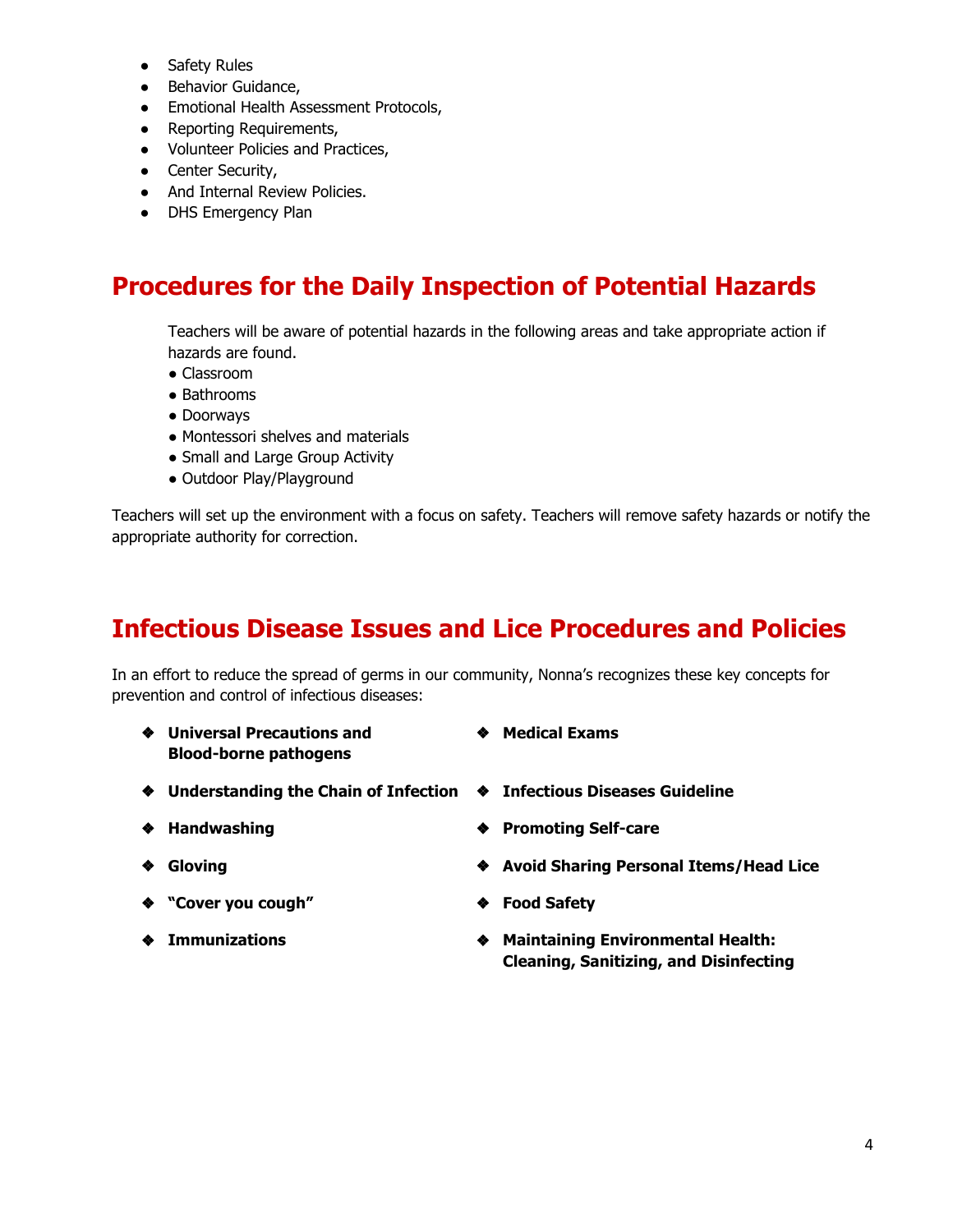## **Universal Precautions**

Nonna's, in adopting this policy, assures that the rights of all adults, children, volunteers and employees, including those who are infected with HIV or hepatitis, are protected. These policies will assure an effective and timely response to the health concerns in our school community.

**Blood-borne pathogens (diseases) are those which are carried in the blood. HIV (Human Immunodeficiency Virus) and HBV (Hepatitis B Virus) are the two pathogens that cause the most concern.**

#### **Policy Re: Management of Blood Borne Diseases**

It is the policy of NONNA'S that adults and youth with HIV or hepatitis not be excluded from attending NONNA'S as long as their attendance does not create a substantial risk of the transmission of the illness to others. The Executive Director of NONNA'S will determine what constitutes a substantial risk. Decisions will be made on a case-by-case basis. Knowledge of a person's diagnosis with a blood-borne pathogen will be held confidential and shared only with the appropriate staff.

Any person with any type of open sore or bleeding, however minimal, will be considered at risk of transmitting blood-borne disease (unless such bleeding can be completely contained in a dressing.) Any such person will not be allowed to be involved in the school until such condition is brought under control and healed. For the safety of others, people with known hepatitis will not be permitted to work in food service.

NONNA'S recognizes that the education of its staff and volunteers regarding the risks involved in the spread of infectious diseases in the school setting will help to minimize the risk of transmission to others. Annual classes will be provided to all staff and volunteers under NONNA'S with the expectation of mandatory attendance. Training will include a definition of blood borne diseases and how to break the chain of infection through the use of appropriate hygienic practices, including the use of **universal precautions** with any contact of blood or any body fluids.

#### **What are Universal Precautions?**

Since 1987, the national Center for Disease Control and Prevention (CDC) has recommended the use of "**standard precautions**," also called "**universal precautions**" to prevent the spread of HBV, HIV, and other blood-borne infections in health-care settings.

The basis of **standard precautions** is the assumption that blood and body fluids of all persons may be infectious, and that measures to protect against exposure must be observed at all times. Exposure is defined as contact with blood or other bodily fluids through percutaneous inoculation (through a needle) or contact with an open wound, non-intact skin or a mucous membrane.

In our childcare setting, this requires the use of gloves as a protective barrier by all people in the handling of blood, urine, feces, nasal secretions, and saliva.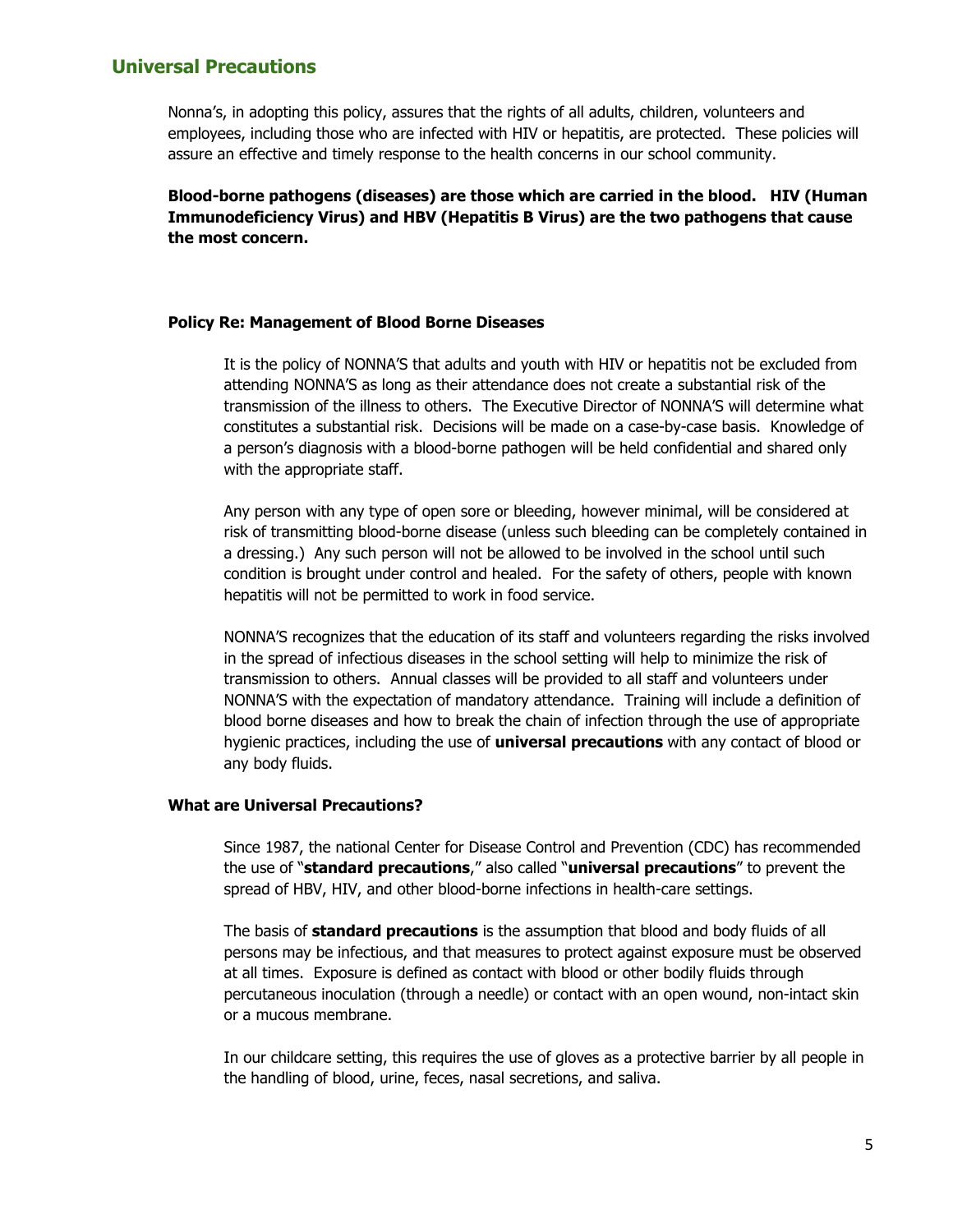## **Understanding the Chain of Infection**

Our skin is our first line of defense against infection. All 6 of these links in the infection chain must be present for infection to develop:

- 1) A microorganism that can cause disease
- 2) A person who carries the microorganism
- 3) A way out of the carrier, such as sneezing, coughing, runny nose, bleeding, or an oozing open sore
- 4) A method of traveling, such as through the air, through direct physical contact or through contaminated hands, linens, toys, or furniture
- 5) A way into another person, such as inhalation, ingestion or through an open wound
- 6) A susceptible person who doesn't have resistance and thereby becomes infected

#### **Infection control procedures are aimed at breaking the chain of infection.**

## **Hand Washing Policies and Procedures**

Hand washing is the primary way to stop the chain of infection.

#### **Hand washing Technique**

- Proper hand washing for all ages includes using liquid soap and running water and rubbing hands vigorously for 20 seconds. Be sure to include the backs of your hands, wrists, between your fingers, under and around any jewelry and under fingernails. Rinse well. Dry your hands with a paper towel and avoid touching the faucet with just-washed hands. (Use a paper towel to turn off the faucet.)
- If using an alcohol-based hand rub as a temporary measure, a sufficient amount must be used to keep the hands wet for 15 seconds. Again rub the hands well as described above.
- Hand washing techniques are folded into the Montessori curriculum/environment. Gentle hand soap is provided.
- Hand washing posters are located near hand washing sinks in our school, and sinks designated for hand washing are labeled as such.

#### **Reminders of when to wash--**

- **Coming into the classroom.** Children and adults should wash their hands upon arrival for the day and after recess. This helps keep our materials clean, our bodies healthy, and helps reduce the risk of exposure for any child with serious allergies.
- **Food preparation.** Children's hands should be washed before handling food for a meal or snack or if their work in the classroom includes preparing food.
- **After lunch**, children will also be asked to wash their hands with a wipe or with soap and water, especially if they have eaten peanut butter. Again, this minimizes the peanut oil in our school environment.
- **Visiting the bathroom.** Staff and children will wash their hands after using the toilet.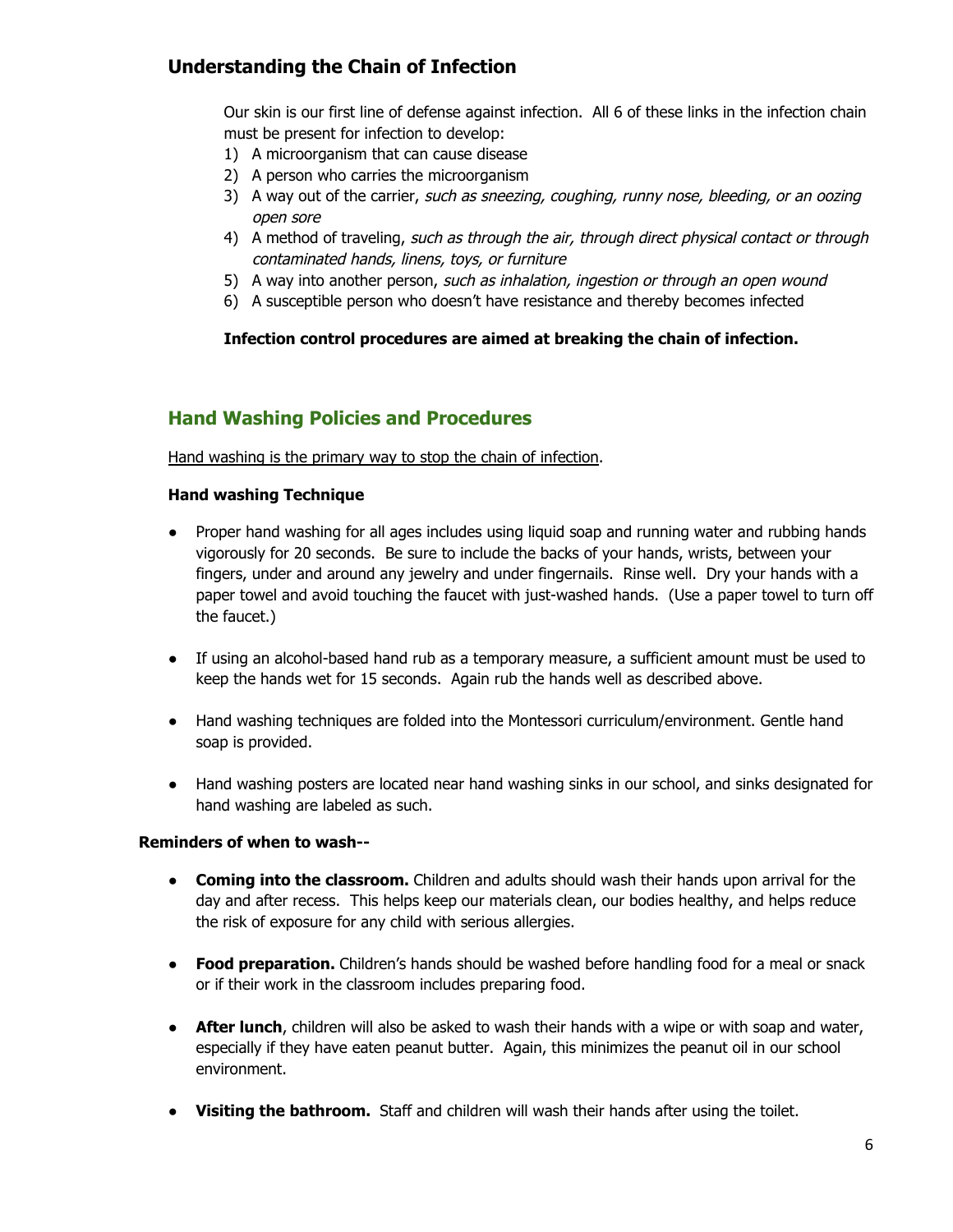- **After contact with bodily fluids.** We will help children wash their hands after blowing their nose or coughing on their hands or if they touch any mucus, blood, or vomit.
- **Pets.** After a pet visits the classroom, children should also be asked to wash their hands.
- **Water play.** If water play is introduced into the environment, children and adults will wash their hands before and after play.
- **Staff** will also wash their hands before and after handling food for or with a child, after assisting a child with toileting, changing a diaper, and after handling garbage or cleaning. Also, part of the process for medication administration includes washing of your hands before and after giving the medicine.

**Intact skin is important.** It's our first line of defense against disease. With regular hand washing comes the potential for dry, cracked skin. A thin layer of a light lotion after hand washing can help avoid fissures in the skin. It might be wise to have lotion available for your hands in your classroom to keep the skin on your hands in good condition. The drawer in the office that contains the first aid kit often has lotion available in a pinch.

## **Gloving Practices**

- The use of gloves does not replace the need for hand washing. In our school setting, gloves are used as a **protective barrier** by all people in the handling of blood, vomit, feces and urine. It is up to the discretion of the caregiver to use gloves with nasal secretions and saliva. After removing gloves, hands should be washed according to the above hand washing practice.
- Staff will use gloves when helping a child with toileting needs.
- Staff will use gloves when changing a diaper.
- Staff will use gloves when cleaning up bodily fluids.
- Staff will use their discretion of whether to use gloves when helping a child wipe nasal secretions or saliva. Gloves should be donned if staff has direct contact with nasal secretions or saliva.
- In any situation where staff will have direct contact with blood, gloves are required.
- Gloves are located in the Children's House rooms and in the first aid kit in the office.

## **"Cover Your Cough" Practice**

Recognizing that certain illnesses can be spread by coughing, NONNA'S staff encourage children to "**cover your cough."** Posters reminding staff and children are located in classrooms.

## **Immunizations Policy**

Immunization documentation is required before entrance into Nonna's Christian Montessori. NONNA'S accepts the following:

- From the child's clinic—documentation of required vaccines/dates administered
- **or** a Completed NONNA'S Immunization Form which includes
	- o proof of the required vaccines,
	- o a medical exemption status filled out by the child's health care provider,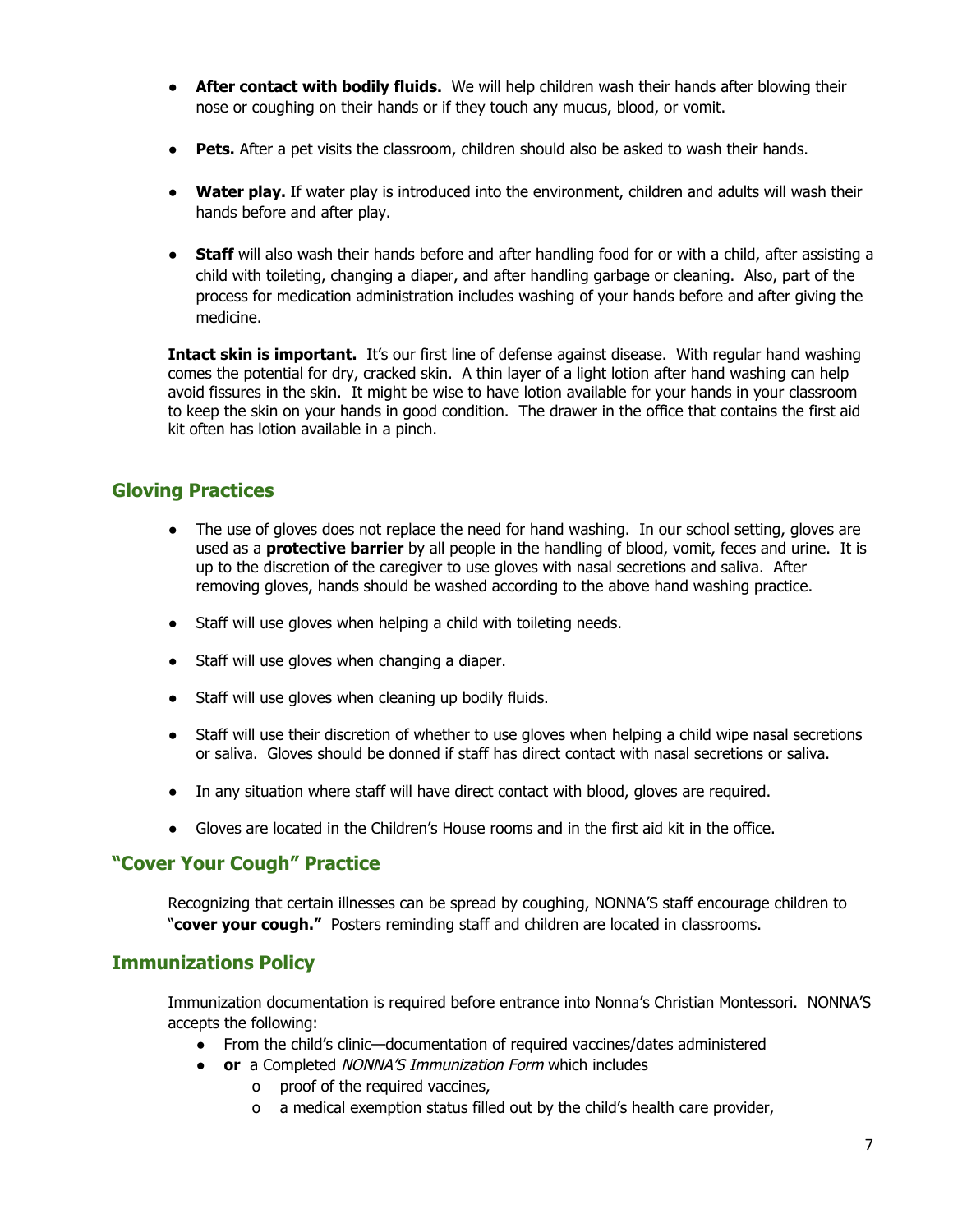o or a notarized statement of conscientious objection by the parents.

Updated forms are required annually prior to the new school year in September.

Families who do not provide the proper documentation will be excluded from NONNA'S activities until the documentation is received.

## **Medical Exam Policy**

Medical Exams are required for entrance in a Nonna's Intergenerational Christian Montessori Daycare. The Minnesota Department of Human Services requires that the exam be performed by an M.D. or a healthcare professional overseen by an M.D. Nonna's Medical Exam Forms are due within 30 days of entrance into NONNA'S.

## **Diapering Procedures & Practices**

In consultation with a health consultant and using the Center for Disease Control and Prevention (CDC) diapering standards poster, Nonna's has developed the following diapering procedures and practices:

#### **1. PREPARE**

- Cover the diaper changing surface with disposable liner.
- If you will use diaper cream, dispense it onto a tissue.
- Bring your supplies (e.g., clean diaper, wipes, diaper cream, gloves, plastic or waterproof bag for soiled clothing, extra clothes) to the diapering area.

#### **2. CLEAN CHILD**

- Place the child on a diapering surface and unfasten diaper.
- ALWAYS KEEP BABY SECURE AT ALL TIMES WHILE ON CHANGING TABLE.
- Clean the child's diaper area with disposable wipes. Always wipe front to back!
- Keep soiled diapers/clothing away from any surfaces that cannot be easily cleaned. Securely bag soiled clothing.

#### **3. REMOVE TRASH**

- Place used wipes in the soiled diaper.
- Discard the soiled diaper and wipes in the trash can.
- Remove and discard gloves, if used.

#### **4. REPLACE DIAPER**

- Slide a fresh diaper under the child.
- Apply diaper cream, if needed, with a tissue or a freshly gloved finger.
- Fasten the diaper and dress the child.

#### **5. WASH CHILD'S HANDS**

- Use soap and water to wash the child's hands thoroughly.
- Return the child to a supervised area.

#### **6. CLEAN UP**

- Remove liner from the changing surface and discard in the trash can.
- Wipe up any visible soil with damp paper towels.
- Wet the entire surface with disinfectant; make sure you read and follow the directions on the disinfecting spray. Choose disinfectant appropriate for the surface material. Use a 3 step process.

#### **7. WASH YOUR HANDS**

• Wash your hands thoroughly with soap and water.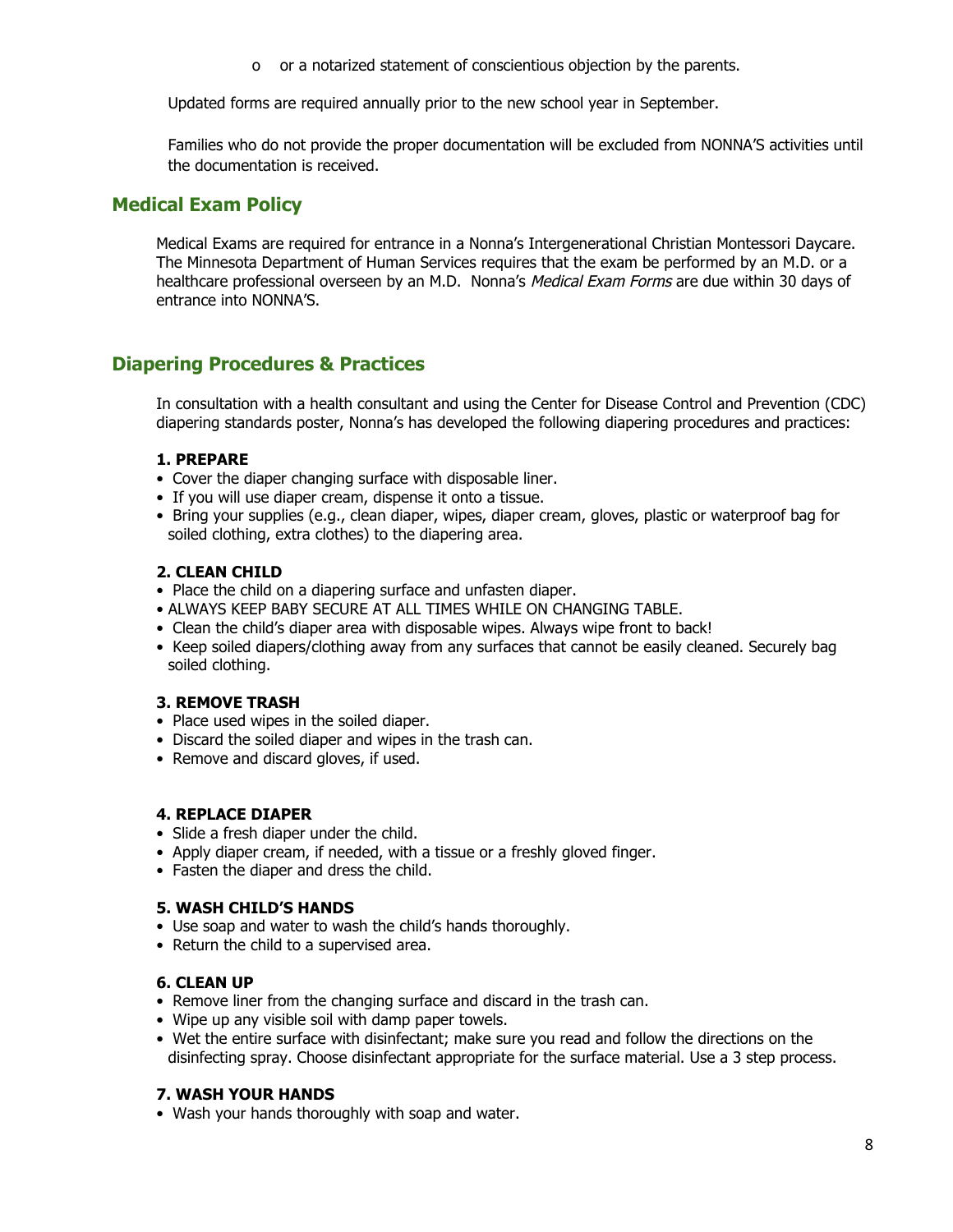## **Routine Cleaning:**

Aqueous ozone will be used for cleaning and disinfecting most surfaces including countertops, tables, floors, and can also be used for soft surfaces such as carpets. Diapering stations will continue to use the three step cleaning process required by licensing: disinfectant, soap & water, and plain water.

## **Sanitizing/Disinfecting:**

Removing visible dirt and applying an additional sanitizer solution to reduce the number of germs likely to cause disease.

• Seventh Generation Disinfectant is an EPA approved as a sanitizer and is used by manufacturer directions. Product is not toxic to children. SAO technology is an EPA approved technology that produces ozone that degrades to water over 24 hours. We use this product for most cleaning and disinfecting as there is no risk of toxicity for our staff or children.

Safe and Healthy Diapering in Childcare settings Posters (CDC) are posted near all diapering stations. Diapers must only be changed in diaper stations and not near food preparation.

## **Policy Regarding Sanitary procedures & practices to prepare, handle, and store food for infants:**

In consultation with a health consultant and based on the U.S. Department of Agriculture health & safety standards, Nonna's has developed the following sanitary procedures and practices to prepare, handle and store food for infants:

#### **Breast Milk**

#### ❖ **Storage**

•Have mothers label the bottle or bag with the date that the milk was expressed and her child's name.

•Store breast milk immediately. Have mothers bring bottles of fresh or frozen breast milk to the facility in a cooler with an ice pack to keep the milk at 41°F (5°C) or colder. •Store thawed breast milk for no more than 24 hours. Never refreeze thawed breast milk.

#### ❖ Fresh Breast Milk

•Room temperature [60°F–85°F] No more than 3-4 hours •Refrigerator [39°F or colder] No more than 48 hours •Freezer [24°F or colder] No more than 6 months

❖ Thawed Breast Milk

•Room temperature [60°F–85°F] No more than 1-2 hours is best, up to 3-4 hours is okay •Refrigerator [39°F or colder] 24 hours •Freezer [24°F or colder] Do not refreeze

#### **Preparation**

 $\triangleright$  Wash hands before handling bottles of breast milk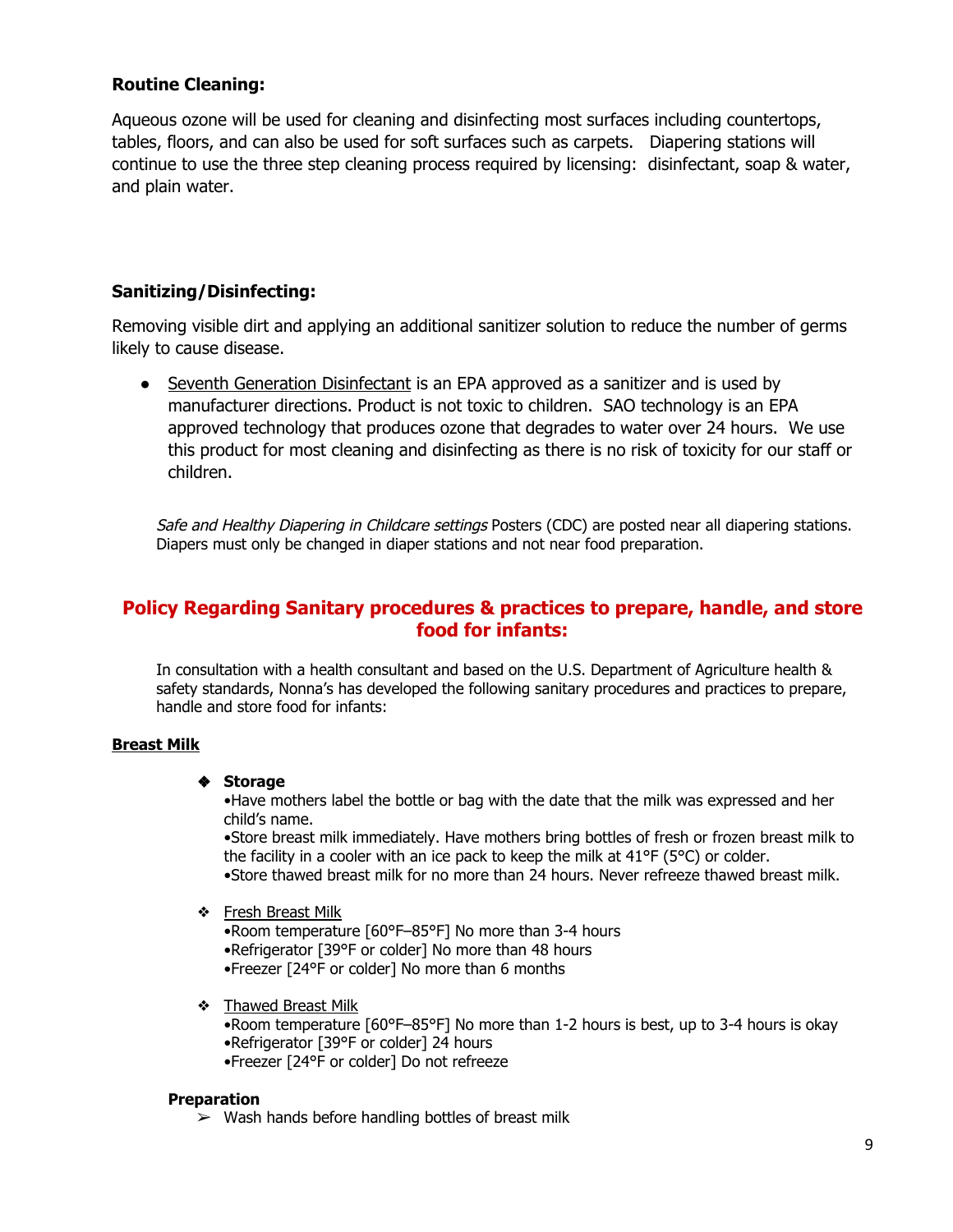- $\triangleright$  Thaw a bottle of frozen breast milk in the refrigerator or hold it under cold running water.
- $\triangleright$  Do not thaw frozen breast milk at room temperature, by heating on a stove, or in a microwave.
- $\triangleright$  If not using pre filled bottles, fill cleaned and sterilized bottles with the amount of breast milk the infant usually drinks at one feeding.
- $>$  Make note of breast milk that has a bad odor after thawing. It might be spoiled.
- $\triangleright$  Breast milk does not have to be warmed, but an infant may prefer warm milk.
- $\geq$  To warm, hold the bottle under warm, running tap water or place the bottle in a warm bowl of water (no more than 15 minutes).
- $\triangleright$  Swirl the milk and test the temperature by dribbling some on your wrist. It must be comfortably warm (close to body temperature).

#### **Disposal**

❖ After a feeding, save any unused breast milk left in the bottle in the child's used container tray to be returned to the mother at the end of the day. Breastmilk should not be discarded.

#### **Infant Formula/Supplements**

#### ❖ **Storage**

- $\triangleright$  Powdered infant formula must be tightly covered and stored in a cool, dry place and used within one month of opening. Never store powdered infant formula in the refrigerator as it can be exposed to water and temperature extremes that affect the quality of the formula.
- ➢ Opened cans of concentrated or ready-to-feed infant formula must be covered, refrigerated, and used within 48 hours. Do not freeze concentrated or ready-to-feed infant formula.

#### **Preparation**

- 1. Wash hands, arms, and under nails very well with soap and water for 10-15 seconds. Rinse thoroughly.
- 2. Clean and sanitize the workspace.
- 3. Thoroughly rinse the formula container lid and can opener with warm water before opening a can of formula to minimize contamination.
- 4. If using ready-to-feed formula, shake the can well before opening, and pour the amount of formula needed for one feeding into a sterilized bottle. Never add new formula to a half-filled bottle of formula.
- 5. If using powdered formula, prepare the formula according to the manufacturer's directions.
- 6. Attach nipple and ring to the bottle and shake well. Feed the child the prepared formula immediately.
- 7. If more than one bottle is prepared, put a clean nipple right side up on each bottle and cover with a nipple cap.
- 8. Label each bottle with the baby's name and the date and time that it was prepared.
- 9. Do not leave formula at room temperature. Put the formula in the refrigerator.
- 10. Never use formula that is past the expiration date on the package.

#### **Disposal**

- ❖ Throw out leftover formula in the bottle after the feeding.
- ❖ Infant formula that is removed from refrigeration must be used within two hours or be discarded.

#### **Heating Infant Formula and Breast Milk**

- $\triangleright$  For infants who prefer a warmed bottle, warm the bottle immediately before serving.
- $\triangleright$  Place the bottle in warm water (no more than 15 minutes).
- $\triangleright$  Shake the bottle before testing the temperature. Dribble some formula on the inside of your wrist to make sure it is comfortably warm (body temperature) but not too hot.
- ➢ **Never use a microwave oven to warm infant formula or breast milk.** It can heat unevenly and possibly cause burns.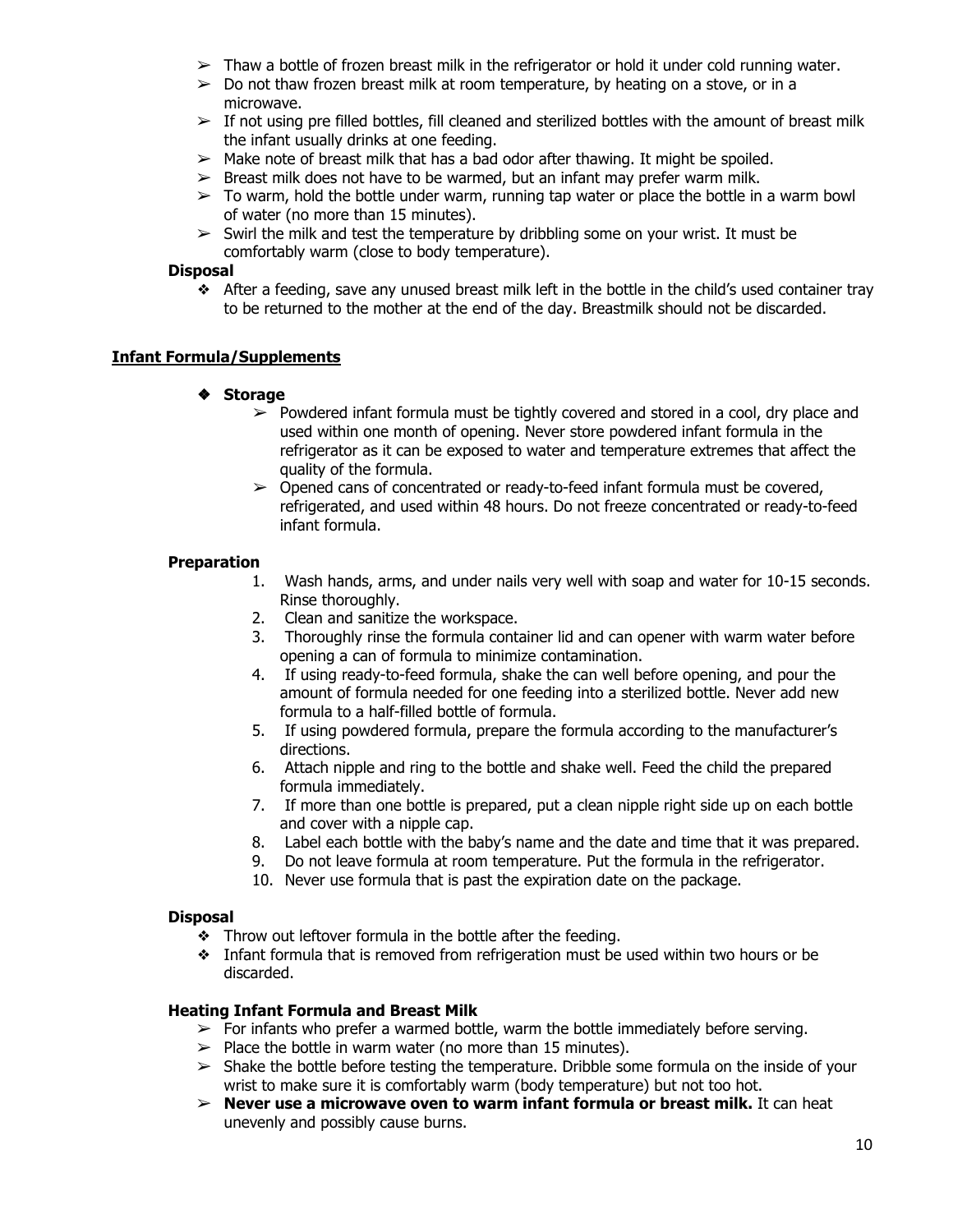#### **Baby Food**

#### **Preparation**

- ❖ Wash hands, arms, and under nails very well with soap and water for 10-15 seconds. Rinse thoroughly
- ❖ Clean and sanitize the workspace
- ❖ Thoroughly rinse the lid of the baby food container with warm water before opening to minimize contamination.

#### **Heating**

- ❖ Baby food does not need to be heated, but if the child prefers warm baby food, it can be heated in a microwave oven.
- ❖ Place the baby food for one feeding in a microwavable container.
- ❖ Heat the baby food in the microwave.
- ❖ Stir the food thoroughly to ensure that it is heated evenly.
- ❖ Always test the temperature of the food to prevent it from burning the child.

#### **Storage**

- ❖ To prevent contamination from the child's saliva, use a clean spoon to put a portion of baby food into a clean dish.
- ❖ Do not serve the child directly from the baby food jar or container.
- ❖ Refrigerate the un-served portions in the original container or jar at 41°F (5°C) or below. If the jar or container is not re-sealable, store in a clean sealable container.
- ❖ Before refrigerating leftover baby food, label the jar with the child's name and time opened.
- ❖ Observe the use-by date for shelf storage of unopened jars of baby food to ensure they are microbiologically safe.
- ❖ Keep a permanent marker and masking tape by the refrigerator to make labeling easy.

#### **Disposal**

- ❖ Throw out any unused baby food one day after opening.
- ❖ Throw out any uneaten baby food that the child has eaten from right after feeding.

http://www.fightbac.org/wp-content/uploads/2017/06/Handling\_and\_Preparing\_Baby\_Food\_Breast\_Milk\_and [Infant\\_Formula.pdf](http://www.fightbac.org/wp-content/uploads/2017/06/Handling_and_Preparing_Baby_Food_Breast_Milk_and_Infant_Formula.pdf)

Revised Feb. 2013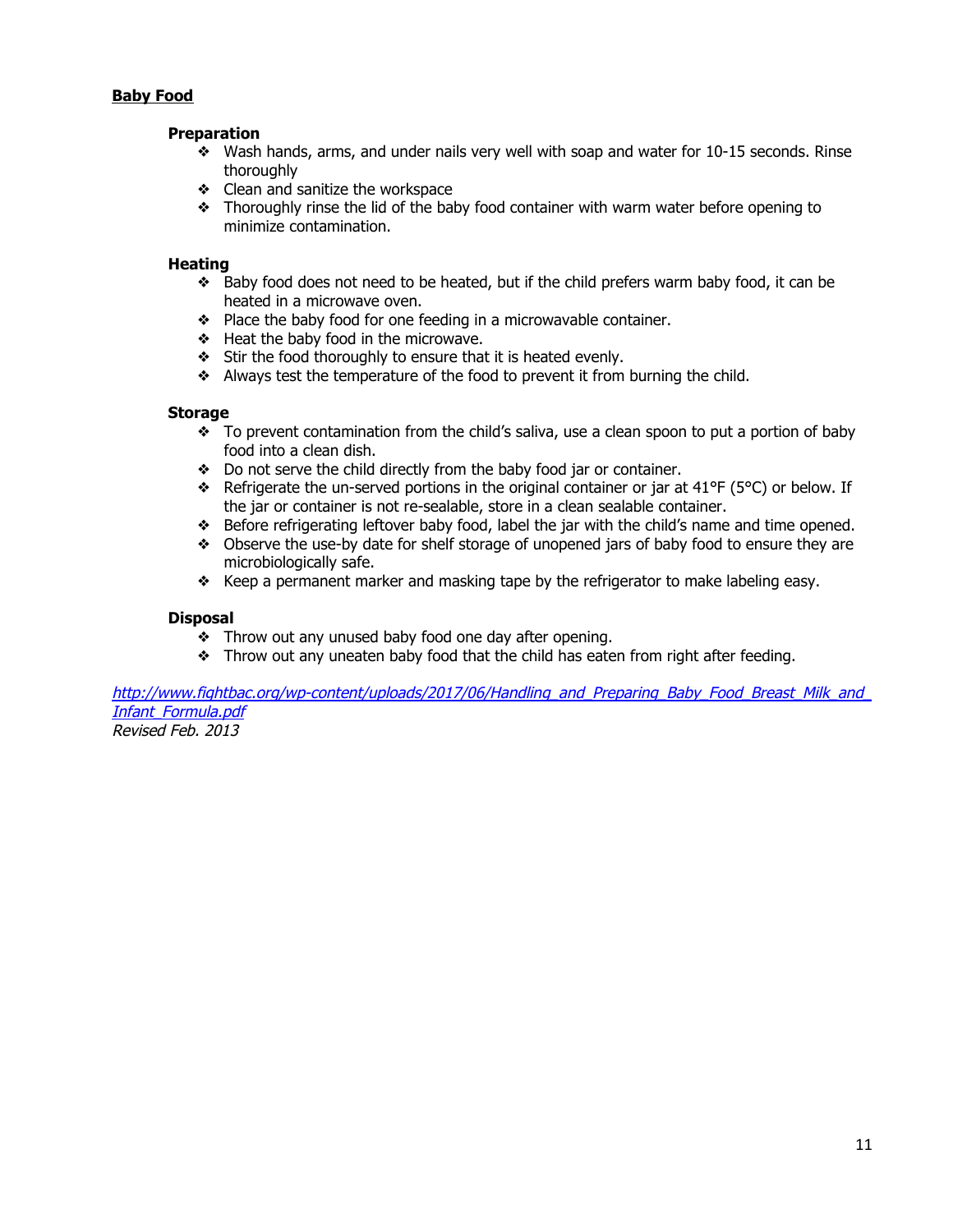# **Policy Regarding Infectious Diseases Guidelines (including exclusion guidelines)**

Nonna's recognizes that good communication among parents/guardians, school staff, healthcare providers, and the health department can play a major role in preventing the spread of communicable diseases.

It is important that parents/guardians let school health staff know whenever their children are diagnosed with a communicable disease.

## **EXCLUSION OF SICK CHILDREN.**

A child with any of the following conditions or behaviors is a sick child and must be excluded from a center not licensed to operate a sick care program. If the child becomes sick while at the center, the child must be isolated from other children in care and the parent called immediately. A sick child must be supervised at all times. The license holder must exclude a child: with a reportable illness or condition as specified in part [4605.7040](https://www.revisor.mn.gov/rules/4605.7040) that the commissioner of health determines to be contagious and a physician determines has not had sufficient treatment to reduce the health risk to others;

- with chicken pox until the child is no longer infectious or until the lesions are crusted over;
- who has vomited two or more times since admission that day;
- who has had three or more abnormally loose stools since admission that day;
- who has contagious conjunctivitis or pus draining from the eye;
- who has a bacterial infection such as streptococcal pharyngitis or impetigo and has not completed 24 hours of antimicrobial therapy;
- who has unexplained lethargy;
- who has lice, ringworm, or scabies that is untreated and contagious to others;
- who has a 100-degree Fahrenheit axillary or higher temperature of undiagnosed origin before fever reducing medication is given;
- who has an undiagnosed rash or a rash attributable to a contagious illness or condition;
- who has significant respiratory distress;
- who is not able to participate in child care program activities with reasonable comfort; or
- who requires more care than the program staff can provide without compromising the health and safety of other children in care.

Staff will also report any communicable illness to school health staff.

Appropriate school staff will check with the local or state health department to find out if any special control measures are needed when informed of a child or staff member who has a communicable disease.

#### **Reportable Diseases**

If any diseases must be reportable as defined by the Minnesota Department of Health, Nonna's health staff are required to report diseases to the health department. A list of these diseases can be found at: [http://www.health.state.mn.us/divs/idepc/dtopics/reportable/disease.html.](http://www.health.state.mn.us/divs/idepc/dtopics/reportable/disease.html) In addition, an unusual number of incidences of a communicable disease needs to be reported.

Nonna's health staff will contact the Hennepin County Health Dept. @ (612) 348-3925.

When calling to report a disease, the following information is needed:

- Name of disease
- Person's name, birth date, address, parent or guardian's name and phone number(s)
- Date of onset of symptoms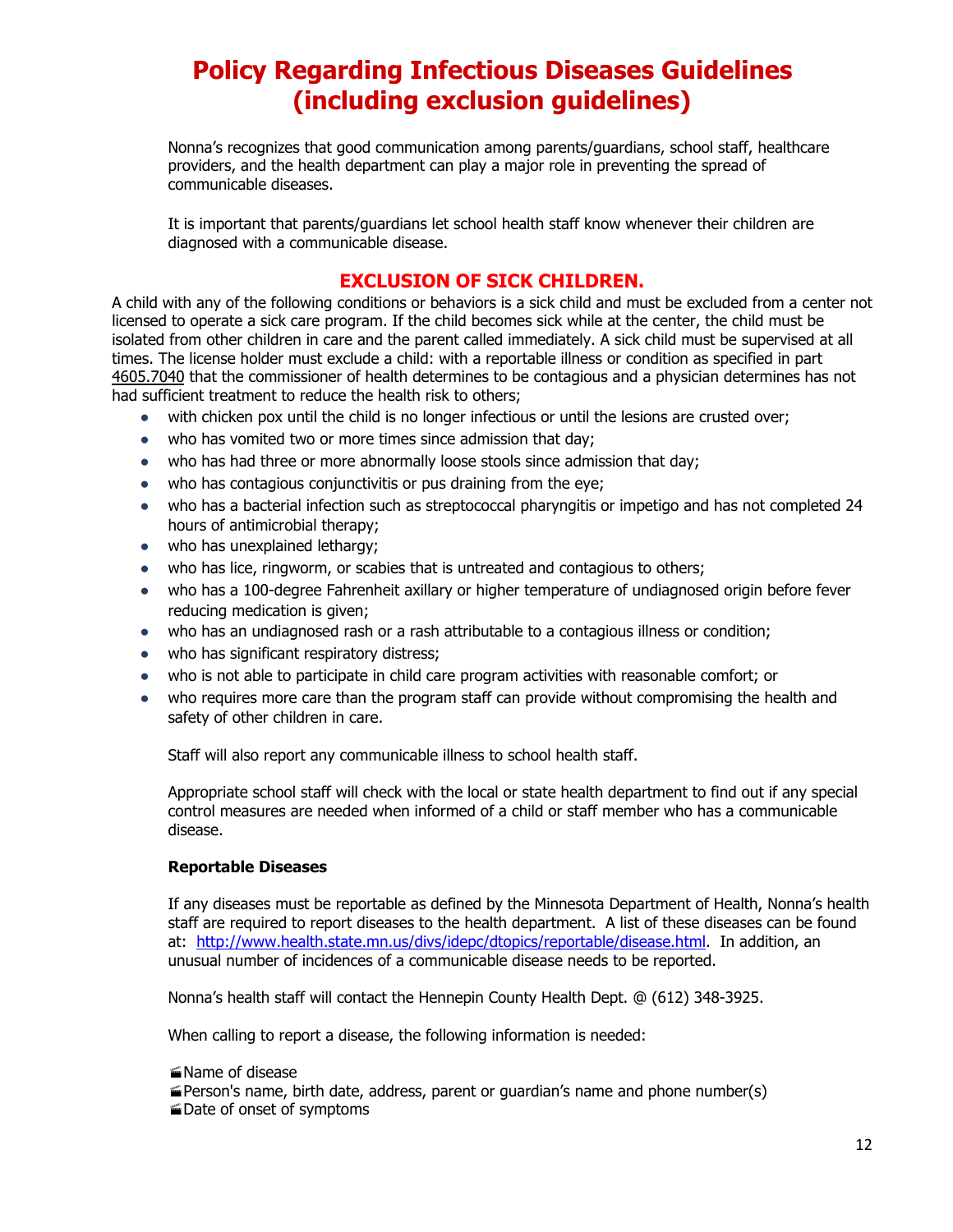Symptoms the child is experiencing (e.g., cough, diarrhea, vomiting, rash, etc.) Healthcare provider's name and phone number Immunization dates (depending on the illness)

The health department staff person taking the report will advise NONNA'S if any specific control measures need to be taken.

#### **Other Infectious Diseases**

Most common illnesses (like pink eye and strep throat) do not need to be reported to the Health Dept., but Nonna's will distribute a disclosure notice to all affected families. These notices include information and procedures about the condition, and are distributed to children who have been in direct contact with the affected child. Communicable Disease Fact Sheets can be found online at:

<http://www.hennepin.us/childcaremanual#Section4CommunicableDiseaseReporting>

Each incident requiring a disclosure notice is recorded in the Program Practices and Written Health Policies Binder.

#### **Communicable Diseases and Pregnant Women**

Working in a childcare/adult day care setting may involve frequent exposure to children infected with communicable diseases.

The following communicable diseases have implications for pregnant women:

- Cytomegalovirus (CMV)
- Fifth disease (Parvovirus B19)
- Hand, Foot, and Mouth (Enteroviral Infections)
- Hepatitis B
- Human Immunodeficiency Virus (HIV/AIDS)
- Rubella (German Measles)
- Varicella-Zoster (Chickenpox and Shingles)

It is helpful if women know their medical history (including vaccinations) when they are hired to work with children at Nonna's. NONNA'S encourages staff who may become pregnant to discuss their occupational risks with a healthcare provider. Pregnant women are strongly encouraged to follow health protocols carefully.

Pregnant women who are exposed to these diseases should notify their healthcare providers.

Fact sheets for these diseases are available at:

<http://www.hennepin.us/childcaremanual#Section4CommunicableDiseaseReporting>

## **"Avoid Sharing Personal Items" Practice/ Head Lice**

Nonna's recognizes that both infectious disease and conditions such as lice, scabies, etc. can be spread through the sharing of personal items. NONNA'S staff encourages children to avoid sharing personal items like lip balm, combs, brushes, hats, scarves, jackets, sweaters, etc.

#### **Special Information Regarding Head Lice**—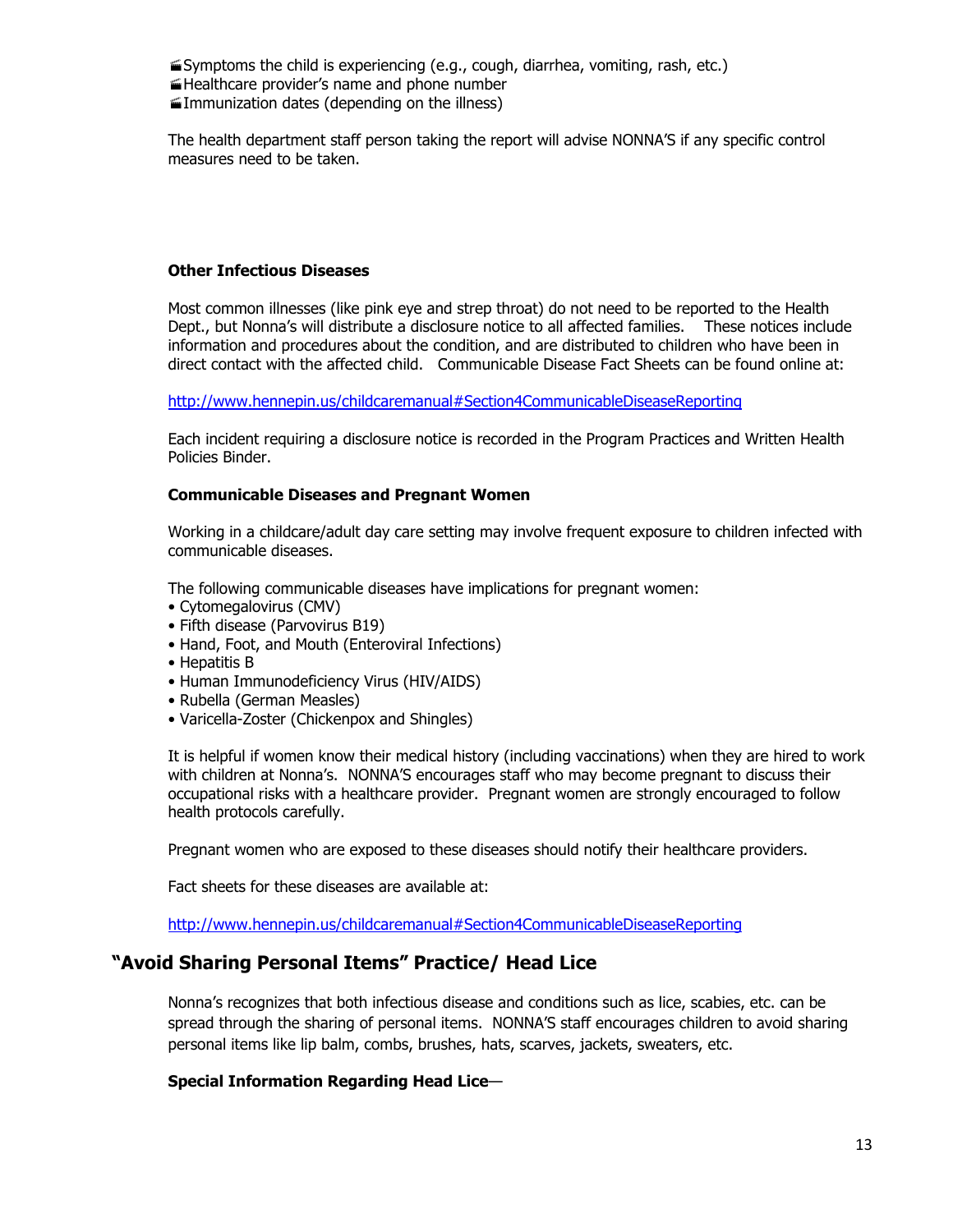Because Nonna's would like to maintain an environment that reduces the risk of a head-lice outbreak, information regarding head lice is specifically included in our policy. Please remember that head lice infestation can happen to anyone, anywhere, and is not a sign of uncleanliness.

What to look for:

- Itching of the scalp that doesn't go away.
- Small whitish eggs, or nits, firmly attached to individual hairs. Nits cannot be brushed off the hair shaft, like "nit look-alikes" can, such as dandruff or hair spray droplets.
- Lice are tiny brownish insects that are usually found close to the scalp, which are flat in shape, about the size of a sesame seed and have short, thick legs. The insects can move quickly but do not jump or fly.

How head lice are spread:

- By direct contact with an infected person.
- By sharing personal items such as combs, brushes, hats, scarves, jackets, sweaters, sheets, pillow cases, blankets, etc.

How head lice is treated:

- Over-the-counter and prescription products are available to treat lice. Instructions should be followed carefully, including the removal of nits.
- It is necessary to repeat the treatment in 7-10 days. If live lice are seen after 48 hours, it is necessary to retreat with a different lice control product.

How to attend to the environment:

- Wash or dry clean recently worn clothing and bed linens. Remember to include hats, scarves, mittens and hair accessories.
- Whenever possible, place articles in a clothes dryer for 20 minutes at high heat.
- Iron seams of highly contaminated articles such as pillowcases.
- Combs and brushes should be soaked in hot (130°) soapy water or lice control product solution for 10 minutes and scrubbing with old toothbrushes.
- **●** Vacuum rugs, upholstered furniture, mattresses and upholstered car seats**.**
- **● Teachers who have a student with diagnosed head lice should consider their classroom environment and vacuum or sanitize any materials that might potentially harbor lice—like rugs, upholstered chairs and aprons. Our practice of daily cleaning/sanitizing of bathrooms helps maintain a lower-risk environment for the transmission of lice and scabies.**
- Check all household members and treat if necessary.

## **Food Safety**

Our prep kitchen is staffed by employees who maintain food safety standards according to current health codes.

Staff or Volunteers must wash their hands before handling any food items for snack or lunch.

Staff or Volunteers must sanitize the snack hutch and snack table, and well as the lunch tables before and after snack and lunch are served. Family style snacks must be placed in disinfected, clean bowls and dishes and served with tongs or serving pieces.

Children must wash their hands before snack and lunch.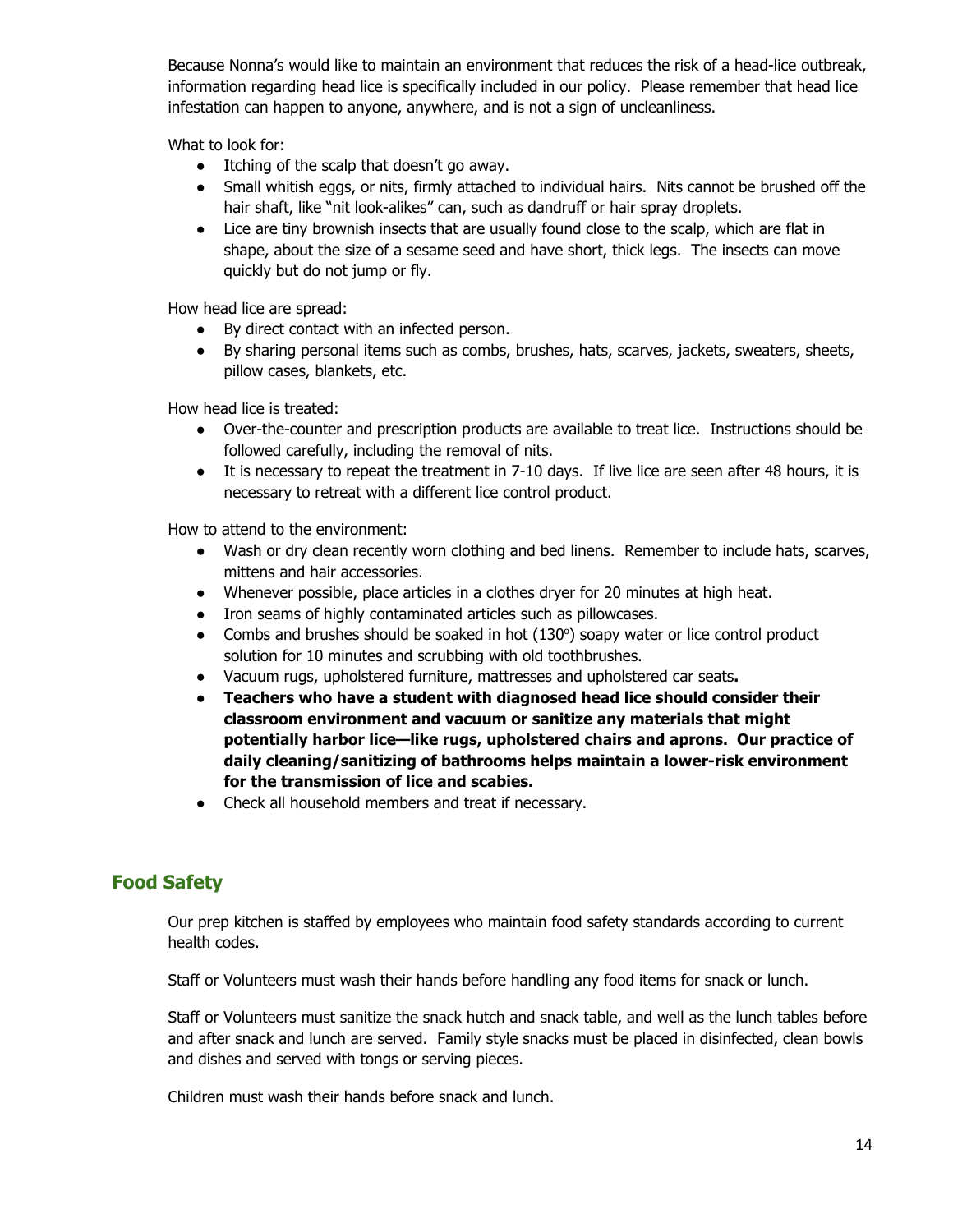All dishes, cups, and serving pieces, silverware, etc. will be washed in the dishwasher for sterilization.

All napkins and dish rags will be washed in the washer with hot water and dried in the dryer on high heat.

## **Maintaining Environmental Health**

#### **Sanitation and Cleaning Schedules/Products**

Nonna's staff maintains a safe and clean environment for our children. The kitchen staff have a daily cleaning/sanitizing schedule and the classroom teachers have a cleaning maintenance schedule for their classrooms.

#### **Cleaning Products**

Sanitizing products are reviewed for safety. In the classroom, gentle, but effective non-toxic products are used as alternatives to harsher chemical compounds. Cleaning products are stored in appropriate places not accessible to children.

#### **Material maintenance**

Materials or toys that have been in a child's mouth or become contaminated by a body secretion or excretion should be washed by hand. Use water and a detergent. Rinse well and air dry. Or if appropriate, an item can be washed and dried in a mechanical dishwasher before it is used by another child.

#### **Hand washing**

Again, hand washing is recognized as an important method of maintaining a healthful environment for our children. Please see the prior "hand washing" section for more information.

#### **Cleaning up bodily fluids**

In working with children, staff might come in contact with potentially infectious bodily fluids. Using "universal precautions" means that one assumes a fluid is contagious and acts accordingly.

Surfaces that may come in contact with potentially infectious body fluids must be disposable or made of a material that can be sanitized.

As Nonna's Staff, we utilize barriers and techniques that minimize contact of mucous membranes or openings in skin with potentially infectious body fluids. Gloves should be used when appropriate and always when coming in contact with blood. If a staff member has an open wound on her hand, gloves add an extra layer of protection when coming in contact with bodily fluids. Good hand washing techniques should be practiced regardless of whether gloves are used.

When spills of body fluids occur, staff should clean them immediately with detergent followed by water rinsing. Blood and vomit will be cleaned with an EPA-approved disinfectant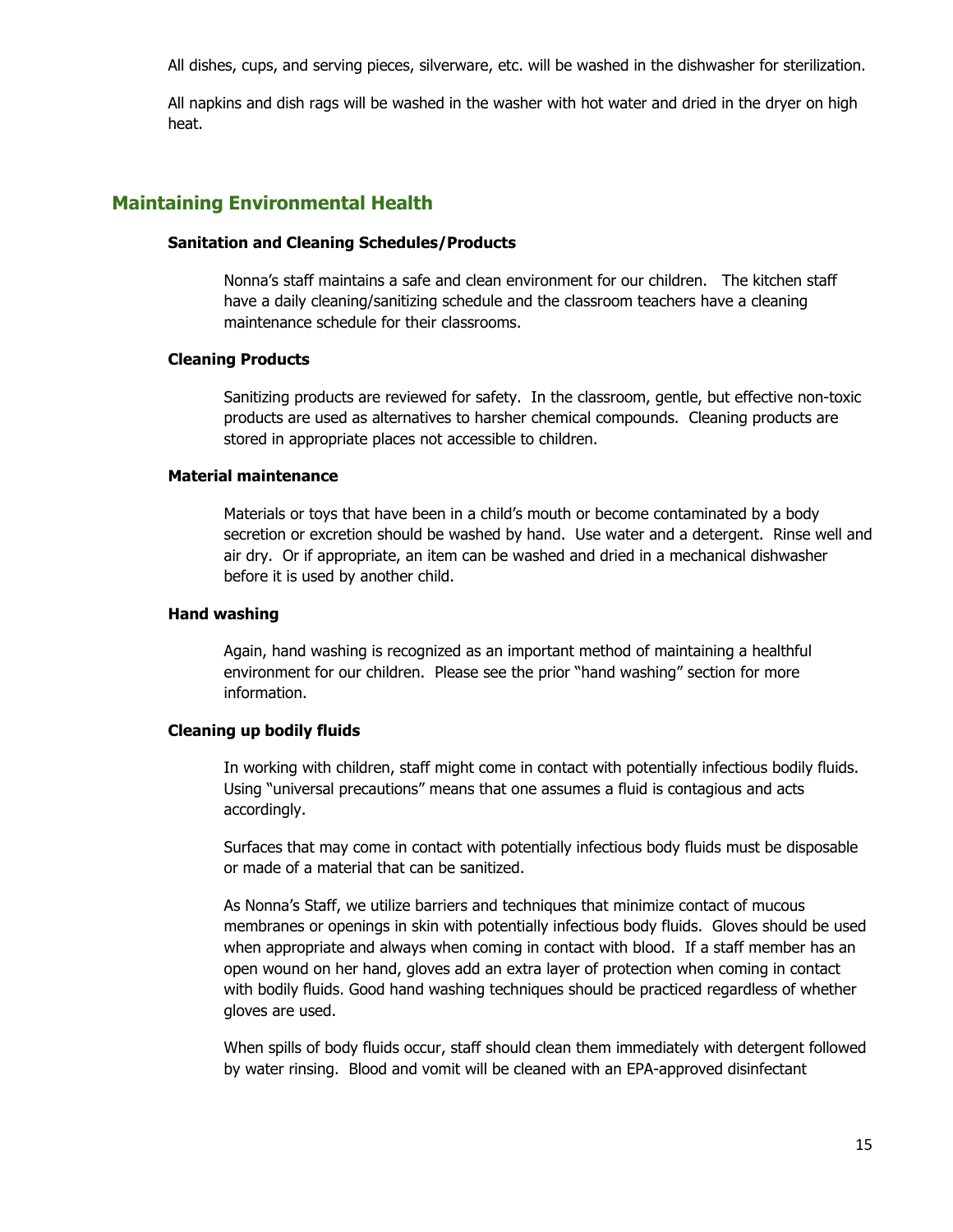After cleaning, staff should contact the janitor to clean rugs and carpeting by blotting, spot cleaning with a detergent-disinfectant, and shampooing or steam cleaning.

Staff will dispose of contaminated materials with a secure tie that is placed in a closed container.

Hand washing sinks are for hand washing only. Soiled clothes will be placed in a closed bag and returned to the parents for washing. We are not able to bathe a child in a hand washing sink. If that is necessary, a child will be offered wipes to clean temporarily until the parent is able to come and bring the child home to bathe.

The janitor's closet houses the Red Z box for cleaning up vomit. There is also a sink for cleaning that cannot occur in a sink designated for hand washing.

Sharp items used for a child with special care needs must be disposed of in a "sharps container." The sharps container must be stored out of reach of children.

# **Medication Administration**

To safely administer medications to children, the Nonna's staff needs the following in hand:

- **●** Nonna's **Medication Administration and Consent Form**
- **Written instructions** from the licensed health provider who has prescribed or recommended medication for the child (medicine with the child's name and current prescription information on the label constitutes instructions) **OR** the licensed health provider's office may give **instructions by telephone** to the program staff.
- **Properly labeled medications** as described on the back of Medication Administration and Consent Form
- **Please note**--the medications will be kept in the locked medication box in the teacher's lounge to the right of the refrigerator.

Teacher/staff must have completed staff training on the "**5 R's**" verifying that the (1) right child (2) receives the right medication (3) in the right dose (4) at the right time (5) by the right method. Training needs to be updated annually.

Staff who are required to administer special medical procedures have demonstrated to the health care consultant that they are competent in the procedures and are guided in writing about how to perform the procedure by the prescribing health care provider.

Staff must wash hands before and after administering the medication.

Staff will document the "**5 R's**" have been implemented on The Medication Administration and Consent Form.

For over the counter medications given as needed, staff will send a note home to parents notifying them of the event. Fill-in-the-blank forms are available in the back of the medication administration book.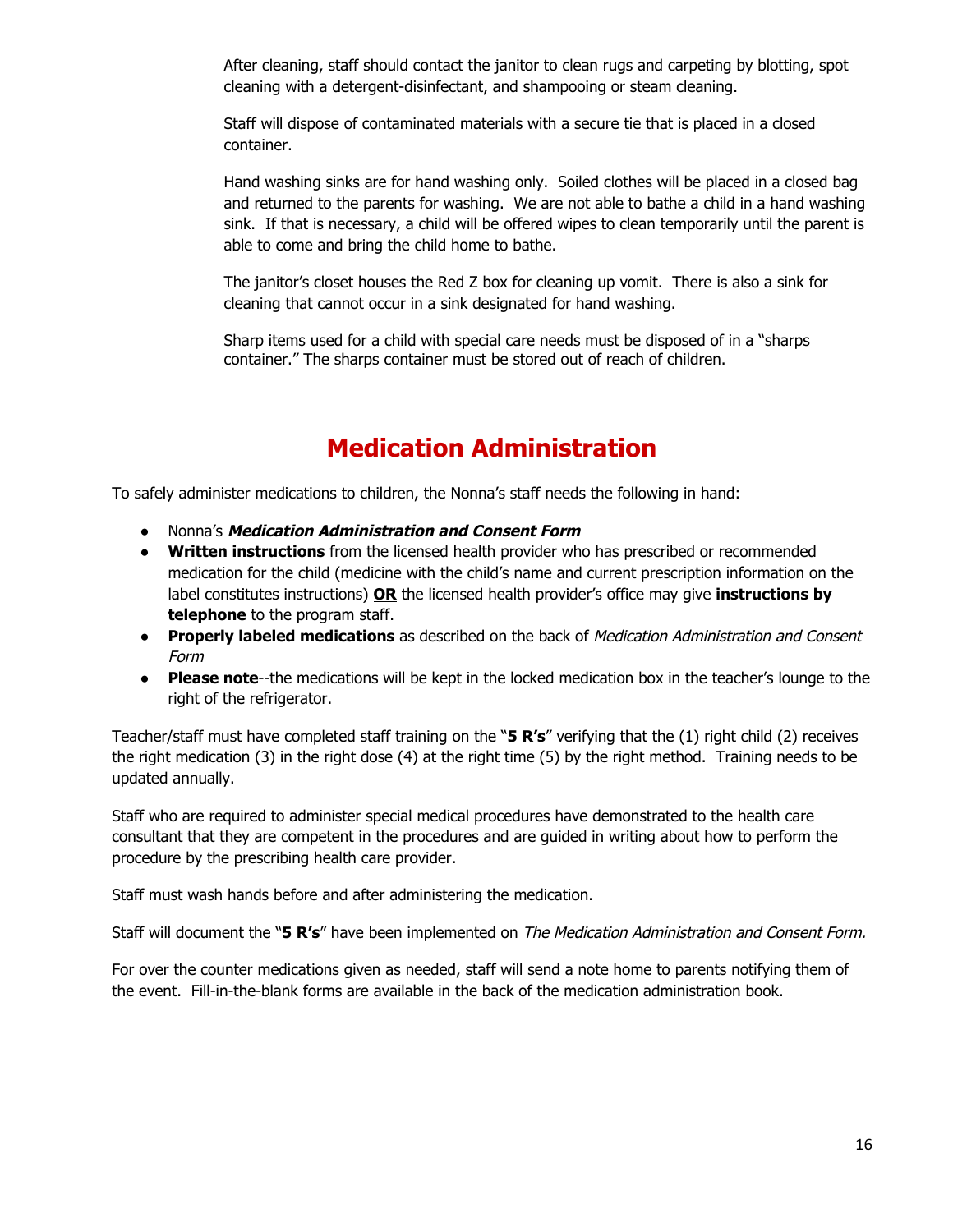# **Allergy Policy-**Prevention and Response

In addition to the Medical Exam forms filled out by a student's health care provider, a **Health in the Classroom** worksheet is completed by families **annually** and given directly to classroom staff during parent intake. **This worksheet includes allergies, triggers, symptoms and avoidance techniques and procedures for responding to an allergic reaction including medication, dosages and doctor's contact information**. This is a primary tool for families to communicate in writing and verbally the individual needs of a child. With any significant medical diagnosis, including severe allergies, the school's health care consultant is notified.

The individual child care program plan, as specified in MN Rules, part 9503.0065, sub. 3, must include a description of the allergy, specific triggers, symptoms and avoidance techniques, and procedures for responding to an allergic reaction including medication, dosages and doctor's contact information:

- Each staff person who is responsible for carrying out the individual child care program plan (ICCP) must review and follow the plan. Documentation of a staff person's review must be kept on site.
- At least annually or following any changes made to allergy-related information in the child's record, the license holder will update the child's individual child care program plan and inform each staff person who is responsible for carrying out the individual child care program plan of the change. The license holder must keep on site documentation that a staff person was informed of a change. One copy of ICCP with each Epi pen and one copy in the child's folder updated annually.
- A child's allergy information will be available at all times including on site, when on field trips, or during transportation. A child's food allergy information must be readily available to a staff person in the area where food is prepared and served to the child. See Child Care Emergency Meds Alert form.
- The license holder will contact the child's parent or legal guardian as soon as possible in any instance of exposure or allergic reaction that requires medication or medical intervention. The license holder must call emergency medical services when epinephrine is administered to a child in the license holder's care. See Child Care Emergency Meds Alert form.

If a child does **not** have a severe allergy that requires emergency medications, their name and allergy/sensitivity will be on a list distributed to staff in the cafeteria and in their classroom. Staff will be aware of a child's needs, but no Emergency Care Plan is required. A parent may also choose to pack lunches and snacks from home for the child.

If a child **does** have a severe allergy that requires emergency medication, NONNA'S requires the following:

- 1. Individualized Child Care Program Plan- Allergy (ICCP-A), completed and signed by your healthcare provider that includes a description of the allergy, specific triggers, avoidance techniques, symptoms of an allergic reaction, and procedures for responding to an allergic reaction, including medication, dosages, and a doctor's contact information.
- 2. Medications
- 3. If prescribed, 2 doses of epinephrine/antihistamine in the original packaging. We ask for 2 labels from the pharmacy, so that there will be a pharmacy label on each dose.
- 4. "Fanny pack" type of bag to carry one dose of medication/ICCP with the child or the child's teacher. The other dose will be kept in the office as a back-up.
- 5. The ICCP-A is signed by staff who directly care for the child after reviewing with the health consultant and will be updated at least annually or following any changes.
- 6. Ensure staff are trained on procedures to be followed in the event of a child having an anaphylactic reaction; and how to use an EpiPen®, and/or administer the prescribed treatment with the students.